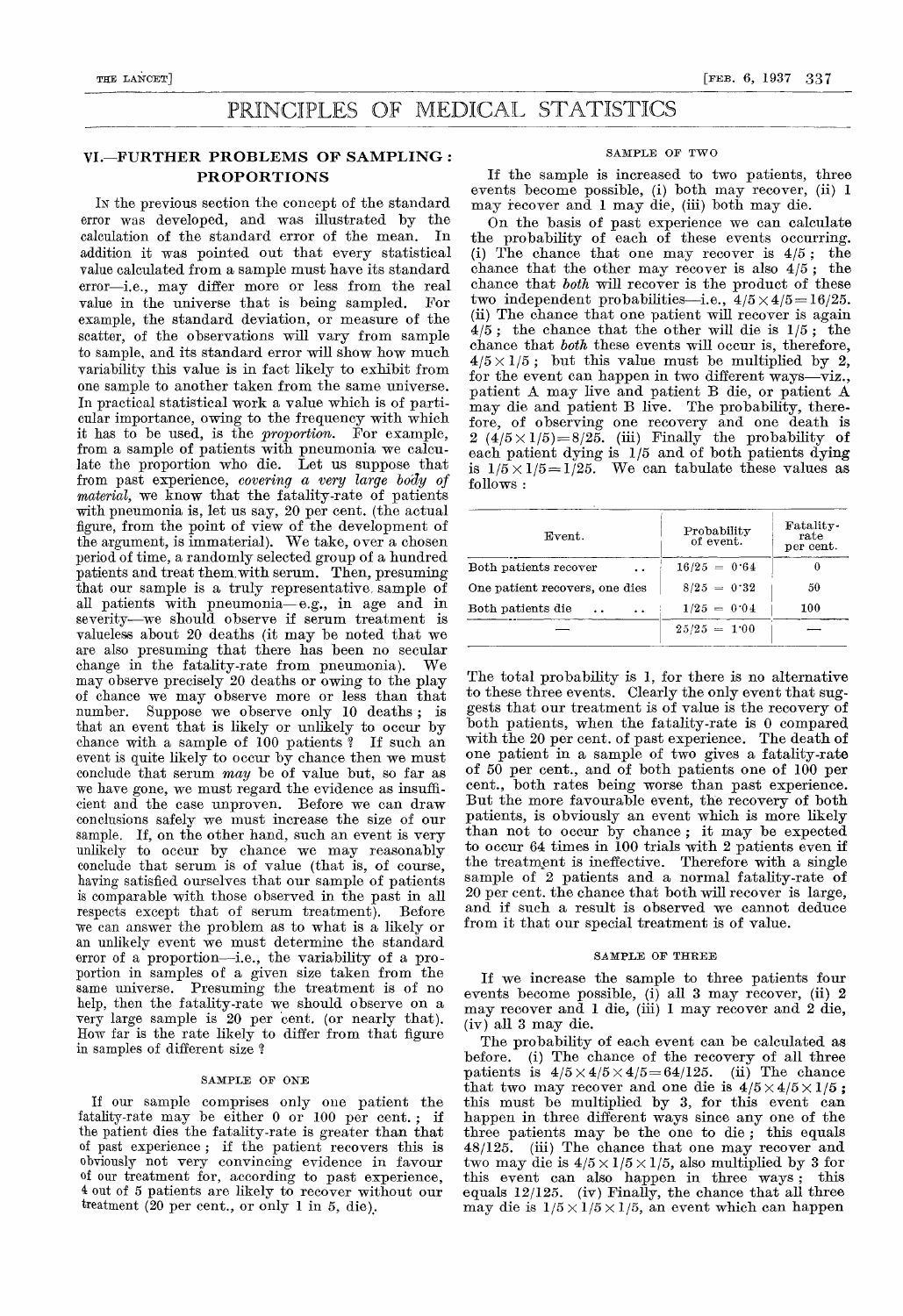only in one way, and equals 1/125. Tabulating we have :

| Event.                |                      | Probability<br>of event. | Fatality-<br>$_{\rm rate}$<br>per cent. |  |
|-----------------------|----------------------|--------------------------|-----------------------------------------|--|
| Three recover         | . .                  | $64/125 = 0.512$         | 0                                       |  |
| Two recover, one dies | $\ddot{\phantom{a}}$ | $48/125 = 0.384$         | 33.3                                    |  |
| One recovers, two die | $\ddot{\phantom{a}}$ | $12/125 = 0.096$         | 66.7                                    |  |
| Three die             | . .                  | $1/125 = 0.008$          | 100.0                                   |  |
|                       |                      | $125/125 = 1000$         |                                         |  |

The only event that favours our treatment is, again, the recovery of all the patients. Any other event gives a higher fatality-rate than that of past experience-viz., 20 per cent. But the recovery of all 3 patients is an event which is quite likely to occur by chance ; it may be expected to occur 51 times in 100 trials with 3 patients even if the treatment is ineffective. With a single sample of 3 patients, With a single sample of  $3$  patients, therefore, the chance that they will all recover is large, and again we cannot deduce that our special treatment is of value.

#### SAMPLE OF FOUR

If we increase the sample to four patients five events become possible, (i) all four may recover, (ii) three may recover and one die, (iii) two may recover and two die, (iv) one may recover and three die, (v) all four may die.

What is the probability of each of these events on the basis of past experience ? (i) The chance<br>that all four recover is  $4/5 \times 4/5 \times 4/5 \times 4/5$ : this that all four recover is  $4/5 \times 4/5 \times 4/5 \times 4/5$ ; event can happen in only one way, and the probability equals 256/625. (ii) The chance that three recover and one dies is  $4/5 \times 4/5 \times 4/5 \times 1/5$ , multiplied in this case by 4, for there are four different ways in which this event can happen ; any one of the four patients can be the one to die. The probability of this event is also, therefore,  $256/625$ . (iii) The chance that two recover and two die is  $4/5 \times 4/5 \times 1/5 \times 1/5$ , multiplied in this case by 6, for there are six ways<br>in which the event can happen. For if the patients are named A, B, C, and D, the following events are possible :

| possinie: |             |             |
|-----------|-------------|-------------|
|           | Recover.    | Die.        |
|           | AВ          | CD          |
|           | AС          | ВD          |
|           | A D         | $_{\rm BC}$ |
|           | $_{\rm BC}$ | A D         |
|           | $_{\rm BD}$ | AС          |
|           | חר<br>٠     | $\bf AB$    |
|           |             |             |

The probability of this event is, therefore, 96/625. (iv) The chance that only one recovers and three die is  $4/5 \times 1/5 \times 1/5 \times 1/5$ , multiplied, as before, by 4 (for any one of the four may be the fortunate one to  $\text{recover}$ ); this equals 16/625. (v) Finally, the chance that all 4 will die is  $1/5 \times 1/5 \times 1/5 \times 1/5 = 1/625$ . Tabulating :

| Event.                                                       | Probability<br>of event. | Fatality-<br>$_{\rm rate}$<br>per cent. |
|--------------------------------------------------------------|--------------------------|-----------------------------------------|
| All four recover<br>$\ddot{\phantom{a}}$                     | $256/625 = 0.4096$       | $\Omega$                                |
| Three recover, one dies                                      | $256/625 = 0.4096$       | 25                                      |
| Two recover, two die                                         | $96/625 = 0.1536$        | 50                                      |
| One recovers, three die                                      | $16/625 = 0.0256$        | 75                                      |
| All four die<br>$\ddot{\phantom{a}}$<br>$\ddot{\phantom{1}}$ | $1/625 = 0.0016$         | 100                                     |
|                                                              | $625/625 = 1.0000$       |                                         |

Once more the recovery of all the patients is the only result which gives a fatality-rate lower than that of

past experience, but this, again, is an event quite likely to occur by chance ; it may be expected to occur nearly 41 times in 100 trials with 4 patients even if the treatment is ineffective.

#### SAMPLE OF TEN

We can with samples of any size calculate by these methods the probability of favourable results occurring merely by chance; as the sample increases in size, however, the calculations become progressively more laborious. But clearly we need not calculate all the probabilities. If, for example, we treat ten patients then the only results which are better than that of past experience are those which give no patients at all dying or only 1 patient dying-i.e., fatality-rates of 0 or 10 per cent. If two of the ten patients die the fatality-rate is normal according to past experience, 20 per cent., and if three or more die then it is higher than that of past experience. The probability of all 10 patients recovering equals  $(4/5 \times$  $4/5$   $\times$   $4/5$   $\times$   $4/5$   $\times$   $4/5$   $\times$   $4/5$   $\times$   $4/5$   $\times$   $4/5$   $\times$   $4/5$   $\times$   $\bullet$   $\!/5$   $\!10$  $=0.1074$ ; the chance of 9 patients recovering and 1 dying =  $\{(4/5)^9 \times (1/5)\} \times 10$  (for any one of the 10 may be the one to die)= $0.2684$ . Either of these events gives a result better than past experience, and the probability of observing by chance one or the other is the sum of the two probabilities, or  $0.1074+0.2684=0.3758.$  In other words we should expect to get a better result than past experience nearly 38 times in 100 trials with 10 patients even<br>if serum treatment were quite ineffective. Obviously in a single sample of 10 patients a result better than that of past experience is still not an unlikely event to occur by chance, and from such an observation we cannot deduce that serum has reduced our fatalityrate.

## SAMPLE OF A HUNDRED

If now we return to our original problem-namely, a sample of 100 patients of whom only 10 die-the probability we need is that with which this result or a better one might be expected to occur even if our treatment with serum were quite ineffectiveso that we ought to have observed 20 deaths on the basis of past experience. It is possible to calculate this by just the same means as were applied to smaller numbers. Tabulating we have the results shown on the top of the opposite page.

The sum of the probabilities will give the number of times we might expect to reach a result as favourable as the one we have observed, or even more favourable, merely as a result of chance. This sum is 0.0057, and we may conclude that only 57 times in 10,000 trials with a hundred patients would such a result turn up merely by chance. Such a result, therefore, suggests that our treatment favourably influenced the survival-rate. But this calculation is extremely heavy and some shorter method is in practice essential.

#### THE GENERAL CASE

Let us return to the tabulation regarding two<br>patients. This shows, if we write it in percentage This shows, if we write it in percentage form, that if we had 2 patients in each of  $10\bar{0}$  hospitals the fatality-rate would (on the average) be 0 in 64 of these hospitals, 50 per cent. in 32 of the hospitals, and 100 per cent. in 4 of them. From these figures we can calculate the mean fatality-rate in the 100 hospitals and the standard deviation of the frequency distribution round that mean. The mean fatality-rate is  $(64\times0)+$  $(32\times50)+(4\times100) \div 100=20$  per cent., and the standard deviation will be found, calculated by the ordinary methods, to be 28-3. A similar calculation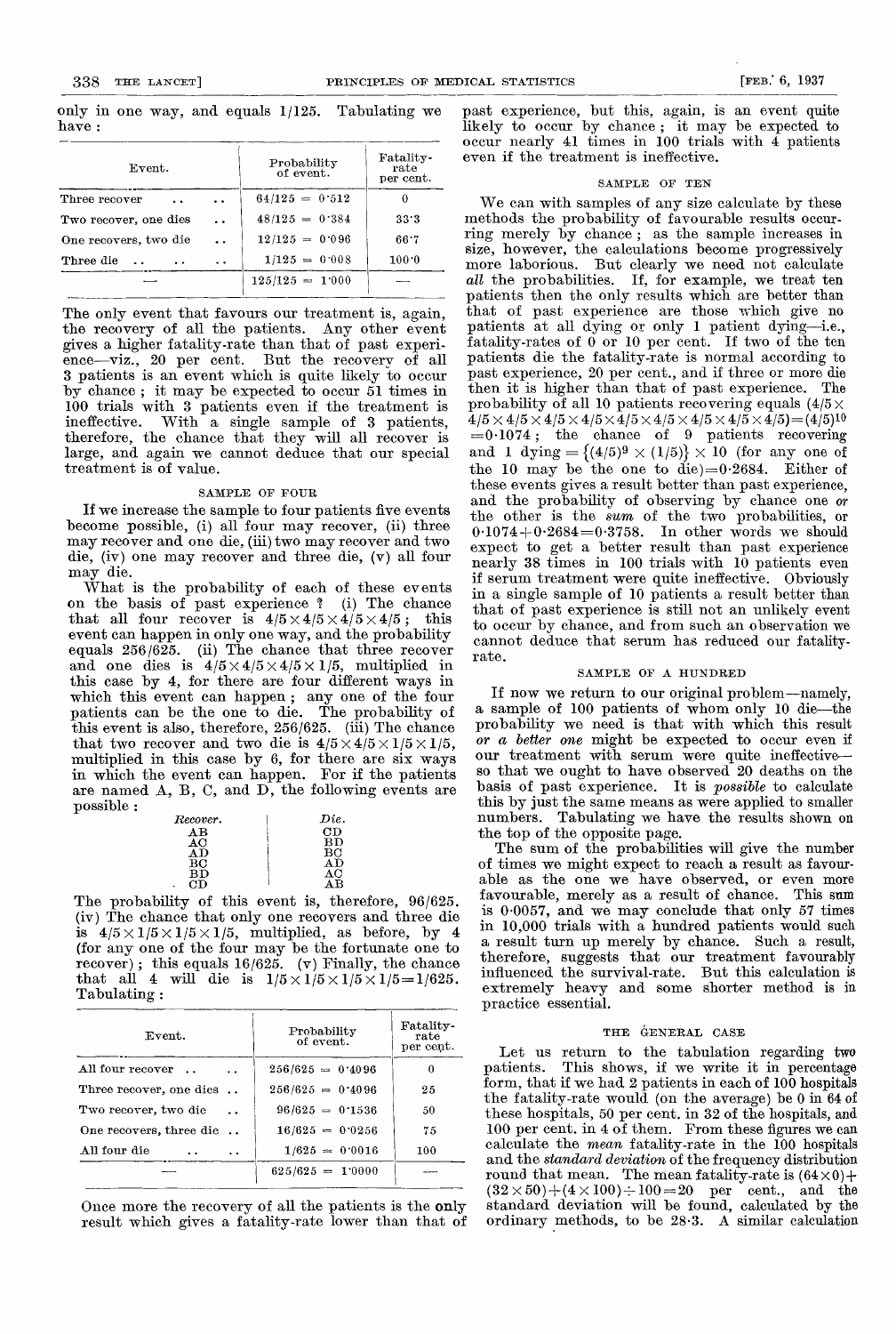| Event.                |                      |                      | Probability of event. |          |              |          |                    | Fatality-rate<br>per cent. |                |                |
|-----------------------|----------------------|----------------------|-----------------------|----------|--------------|----------|--------------------|----------------------------|----------------|----------------|
| All 100 recover       | $\ddot{\phantom{a}}$ | $\ddot{\phantom{0}}$ | $(4/5)^{100}$         |          |              |          |                    | $=$                        | 0.000000000020 | $\bf{0}$       |
| 99 recover, 1 dies    | $\ddot{\phantom{a}}$ | $\ddot{\phantom{0}}$ | $(4/5)^{99}$          | $\times$ | (1/5)        | $\times$ | $100*$             | $\sim$                     | 0.00000000009  | 1              |
| 98 recover, 2 die     | $\ddot{\phantom{a}}$ | $\ddot{\phantom{a}}$ | $(4/5)^{98}$          | $\times$ | $(1/5)^2$    | $\times$ | 4.950              | $=$                        | 0.000000063    | $\overline{2}$ |
| $97$ recover, 3 die   | $\ddot{\phantom{0}}$ | $\ddot{\phantom{a}}$ | $(4/5)^{97}$          | $\times$ | $(1/5)^3$    | $\times$ | 161,700            | $\equiv$                   | 0.00000005147  | $\cdot$ 3      |
| $96$ recover, $4$ die | $\ddot{\phantom{a}}$ | $\ddot{\phantom{1}}$ | $(4/5)^{96}$          | $\times$ | $(1/5)^4$    | $\times$ | 3,921,225          | $\equiv$                   | 0.00000312     | 4              |
| 95 recover, 5 die     | $\sim$ $\sim$        | $\ddot{\phantom{1}}$ | $(4/5)^{95}$          | $\times$ | $(1/5)^5$    | $\times$ | 75,287,520         | $=$                        | 0.00001498     | 5              |
| $94$ recover, 6 die   | $\ddot{\phantom{a}}$ | $\cdot$ $\cdot$      | $(4/5)^{94}$          | $\times$ | $(1/5)^6$    | $\times$ | 1,192,052,400      | $\equiv$                   | 0.00005928     | 6              |
| 93 recover, 7 die     | $\ddot{\phantom{0}}$ | $\ddot{\phantom{1}}$ | $(4/5)^{93}$          | $\times$ | $(1/5)^7$    | $\times$ | 16,007,560,800     | $\equiv$                   | 0.0001990      | 7              |
| $92$ recover, 8 die   | $\ddot{\phantom{0}}$ | $\ddot{\phantom{0}}$ | $(4/5)^{92}$          | $\times$ | $(1/5)^8$    | $\times$ | 186,087,894.300    | $=$                        | 0.0005784      | 8              |
| 91 recover, 9 die     | $\ddot{\phantom{a}}$ | $\ddot{\phantom{1}}$ | $(4/5)^{91}$          | $\times$ | $(1/5)^9$    | $\times$ | 1,902,231,808,400  | $=$                        | 0.001478       | 9              |
| 90 recover, 10 die    | $\ddot{\phantom{0}}$ | $\ddot{\phantom{1}}$ | $(4/5)^{90}$          | $\times$ | $(1/5)^{10}$ | $\times$ | 17,310,309,456,440 | $=$                        | 0.003363       | 10             |

\* These multipliers are the number of different ways inwhich the event could happen. Clearly there are 100 ways in which 1 could die and 99 survive ; there are 4,950 ways in which 2 could die and 98 survive, and so on.

for three patients gives a mean fatality-rate in the 100 hospitals of 20 per cent. and a standard deviation round it of 23-1 ; for four patients the mean is 20 per cent. and the standard deviation is also 20-0. The mean fatality-rate in samples of each size-viz., 20 per cent.-is the value, it will be noted, that we expect to reach according to past experience ; but in the individual sample we shall not necessarily observe this mean value, for round it there will be a variability in the fatality-rate from sample to sample, due to the play of chance, measured by the standard deviation and decreasing as the size of the sample increases. If we could calculate this standard deviation *without* having to find<br>the different probabilities for each event we the different probabilities for each event should have a measure of the variability that will occur by chance in the fatality-rate in samples of different sizes. This calculation is, in fact, very simply made. If on the basis of past experience we expect 20 per cent. of patients to die and 80 per cent. to recover, then the standard deviation round that expected 20 per cent. will be in samples of 2 equal to the square root of  $\frac{20 \times 80}{2} = 28.3$ , in samples of 3 equal to the square root of

 $\frac{20 \times 80}{3} = 23.1$ , and in samples of 4 equal to the

square root of  $\frac{20 \times 80}{4} = 20.0$ . These values are the

same as those found above by the longer calculation. In more general terms the standard deviation, or as it is usually termed the standard error, of a percentage

is  $\sqrt{\frac{p \times q}{n}}$ , where p is the percentage of individuals

belonging to one category (e.g., alive),  $q$  is the percentage in the other category (e.g., dead), and  $n$  is the number of individuals in the sample. We can, therefore, readily find the standard error of the percentage-i.e., the variability it would show from sample to sample-in samples of 100, or more, patients.

With 100 patients the standard error is  $\sqrt{\frac{20 \times 80}{100}}$  = 4.0.

In other words, on the basis of past experience we should expect 20 of the 100 patients to die, but in different samples of that size we should not always different samples of that proportion dying; the proportions observed in samples of one hundred will be scattered round 20 with a standard deviation of 4. We know (as was shown with the standard error of the mean

in the previous section) that there will be relatively very few samples in which the proportion actually observed will differ by more than twice the standard error from the mean expected value. For instance, with 100 patients we expected 20 per cent. to die, but as this percentage has, in samples of this size, a standard error of 4, we might by chance observe a value in a single sample as high as  $20+2(4)=28$  or as low as  $20-2$  (4)=12. Actually we observed a value of 10 per cent. This is beyond the value that might, according to our criterion, be likely to arise by chance and, *other things being equal*, we may deduce that it  $appears$  likely that serum treatment lowered the fatality-rate. The italicised words must be emphasised. It must be recognised that we are weighing probabilities, never, as is sometimes suggested by probabilities, never, as is sometimes suggested by non-statistical authors of medico-statistical papers, reaching " mathematical proof." A difference between the observed and expected values may be a "real" difference (in the sense that the treatment was effective) even though it is not twice the standard error; but the calculation shows that the hypothesis that the difference has occurred by chance is equally valid. If, on the other hand, the difference between the observed and expected values is, say, four times the standard error, this does not " prove " that it is " real " difference ; it may still be the result of chance. But the calculation shows that the hypothesis that it is due to chance is unlikely to be true, for such a chance difference is a rare event. The advantage of the calculation is that the investigator is thus enabled " critically to estimate the value of his own results ; he may be prevented from wasting his time by erecting some elaborate superstructure of argument on a difference between two averages (or proportions) which is no greater than a difference that might well be obtained on drawing two random samples from one and the same record (G. U. Yule : Industrial Health Research Board, Report No. 28, 1924, p. 6).

Finally, presuming that the difference recorded between the observed and expected values is more than would be expected from the play of chance, then we must consider carefully whether it is due to the factor we have in mind-e.g., serum-or to some other factor which differentiated our samplee.g., age or severity of disease-from the general population of patients. Where, as Yule expresses it, " some particular interpretation is rather attractive," the investigator must be the more on his guard.